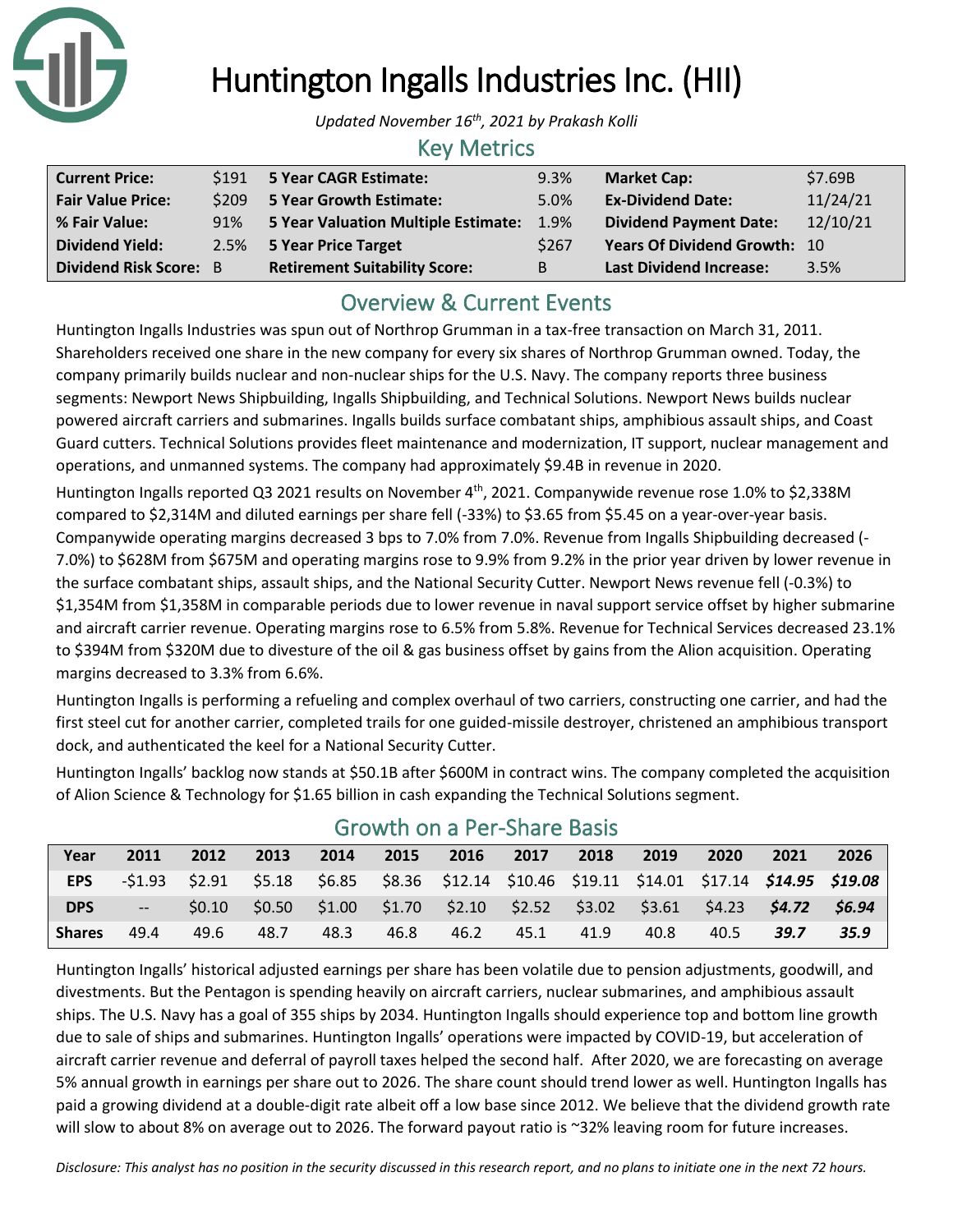

# Huntington Ingalls Industries Inc. (HII)

#### Valuation Analysis

| Year         | 2011           | 2012 | 2013 | $\sqrt{2014}$ | 2015 | 2016                                         | 2017 | 2018 | 2019     | 2020    | <b>Now</b> | 2026 |
|--------------|----------------|------|------|---------------|------|----------------------------------------------|------|------|----------|---------|------------|------|
| $Avg.P/E$ -- |                |      |      |               |      | 13.4 11.8 14.6 14.7 12.7 20.1 12.2 15.7 10.8 |      |      |          |         | 12.8       | 14.0 |
| Avg. Yld.    | $\sim$ $ \sim$ | 0.3% | 0.6% | $0.9\%$       |      | $1.4\%$ $1.2\%$ $1.1\%$                      |      | 1.6% | $-1.6\%$ | $2.1\%$ | 2.5%       | 2.6% |

Huntington Ingalls stock price is down again since our last report. We have maintained our estimated earnings for 2021 since our last report. The stock now trades slightly below our fair value multiple of 14.0X, which is the trailing average for the past 10-years. Our current fair value estimate is now \$209. Our 5-year price target is now \$267.

### Safety, Quality, Competitive Advantage, & Recession Resiliency

| Year                                                        | 2011 2012 2013 2014 2015 2016 2017 2018 2019 2020 2021 2026 |  |  |  |  |  |
|-------------------------------------------------------------|-------------------------------------------------------------|--|--|--|--|--|
| Payout -- 3% 10% 15% 20% 17% 24% 16% 26% 25% <b>32% 36%</b> |                                                             |  |  |  |  |  |

As a U.S. prime defense contractor, Huntington Ingalls has an entrenched position in its end markets. The company's main competitive advantage is the expertise it brings in designing and fabricating bespoke ships for the U.S. Navy. This expertise is not easy to recreate. Indeed, in the U.S., the company is the only provider of nuclear aircraft carriers, one of two providers of nuclear submarines and the only provider of amphibious assault ships. These platforms have decades long life cycles and Huntington Ingalls has expertise and experience to perform sustainment and modernization. These characteristics lead to a good degree of recession resistance. However, the company does face risks in program cuts and changes to future naval requirements. Long-term debt is \$3,321M not including pension plan liabilities. Cash and equivalents on hand is \$555M. Debt is rising as the company makes acquisitions for the Technical Solutions segment.

## Final Thoughts & Recommendation

At present we are forecasting a 9.3% annualized total return through 2026. Huntington is performing better in 2021 compared to 2020 as challenges with shipyard operations have subsided and operating margins have improved. The company continues to grow the Technical Solutions segment through M&A and acquired Alion Science and Technology for \$1.65B, but debt doubled. The dividend is well covered by earnings. At the current price, we rate this stock a hold.



## Total Return Breakdown by Year

#### [Click here to rate and review this research report. Your feedback is important to us.](https://suredividend.typeform.com/to/Dxzcqv)

*[Disclosure: This analyst has no position in the security discussed in this research report, and no plans to initiate one in the next 72 hours.](https://suredividend.typeform.com/to/Dxzcqv)*

*Updated November 16th, 2021 by Prakash Kolli*